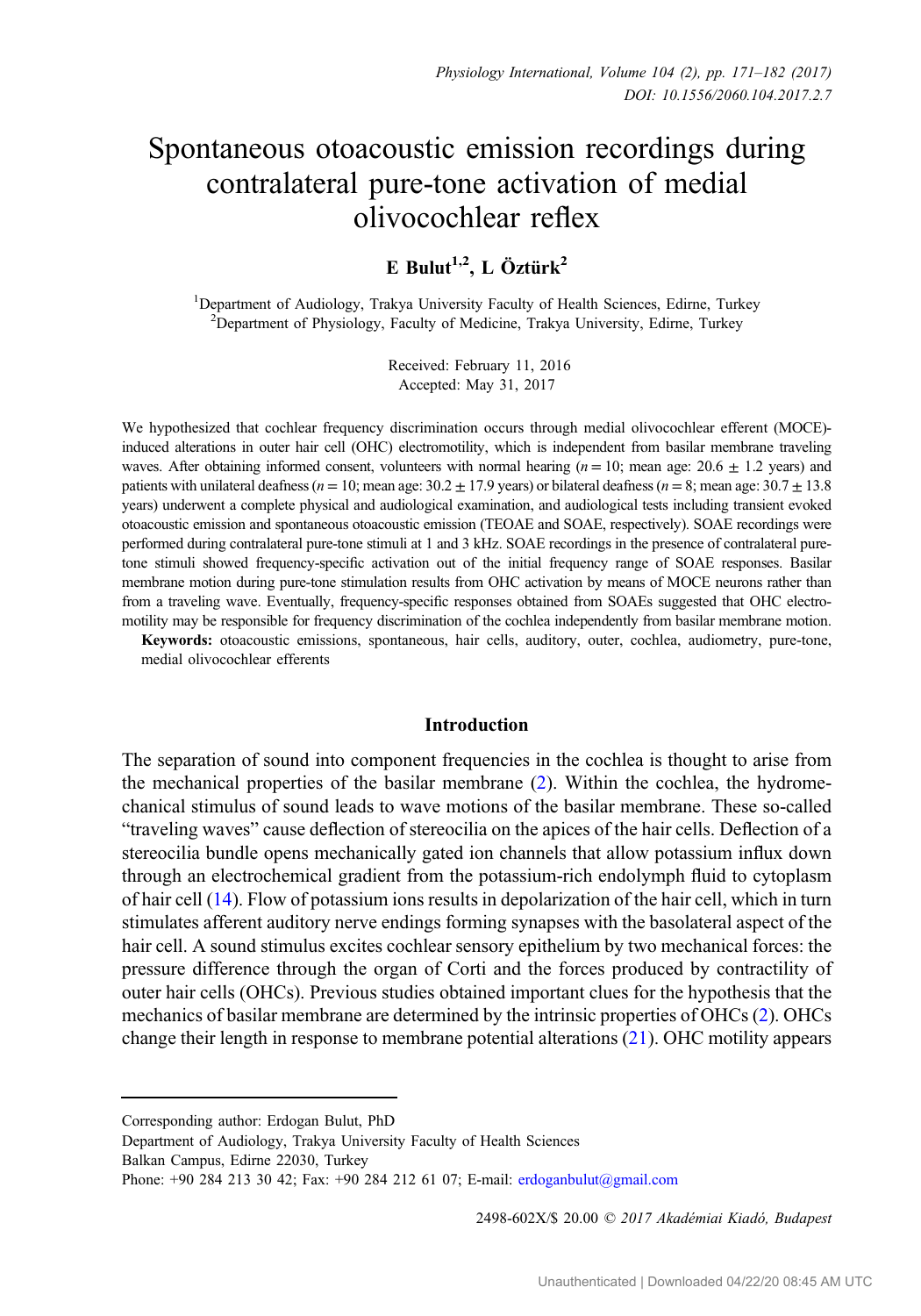to actively amplify basilar membrane vibration, a process that is often referred to as cochlear amplification ([2\)](#page-9-0). OHCs are at the very center of cochlear amplification and frequency sensitivity [\(13](#page-10-0), [17](#page-10-0)). A transmembrane motor protein called prestin was described in the lateral wall of OHCs. Prestin uses cytoplasmic anions as extrinsic voltage sensors and changes OHC length in response to membrane potential changes ([11](#page-10-0)). In a recent study, prestin-based OHC motility was demonstrated to be necessary for mammalian cochlear amplification ([12](#page-10-0)). Karavitaki and Mountain ([22](#page-10-0)) elegantly demonstrated in gerbil cochlea that OHC contractions cause displacement of medial olivocochlear fibers and oscillatory fluid flow in the tunnel of Corti. They also suggested that such an OHC-driven fluid flow might be very important to cochlear function and hypothesized at the peak of the traveling wave, OHC contractions would push fluid into the tunnel of Corti, augmenting the original motion of the basilar membrane [\(22\)](#page-10-0). Cochlear OHCs serve as both sensory receptors and biological motors [\(29\)](#page-10-0). The contraction and relaxation properties of OHCs may play a significant role in discriminating the different frequency bands in the cochlea [\(22\)](#page-10-0). The discovery of prestin supports this opinion [\(11,](#page-10-0) [12](#page-10-0)). The medial olivocochlear efferent (MOCE) branch synapses with OHCs, and the efferent pathway can be activated through electrical potential or a sound stimulus [\(18](#page-10-0)). Neurons of the MOCE system project to OHCs and convey signals that may control the sensitivity of the peripheral auditory system in a frequency-specific manner ([9\)](#page-10-0). Another type of hair cells, inner hair cells (IHCs), are considered to be stimulated by OHC-pushed fluid movement, which in turn leads to medial olivocochlear bundle induced inhibition of the first peak of the auditory nerve fiber response [\(19](#page-10-0)). IHCs are afferent transformers or primary receptors, whereas OHCs are efferent transformers or secondary receptors that obtain frequency selectivity.

Cochlear amplification of sound energy is evaluated by evoked otoacoustic emissions. Spontaneous otoacoustic emissions (SOAEs) are low-level acoustic signals measured in the human ear canal in the absence of any external stimulation. The presence of SOAEs suggests that cochlear hearing sensitivity is normal around the corresponding frequency band [\(5\)](#page-10-0). A number of external conditions, such as pure-tones, ear canal pressure alterations, and contralateral acoustic stimuli affect SOAEs in various ways and are used for a better understanding of cochlear physiology. We studied the modification of SOAE recordings in the presence of contralateral pure-tone stimulation in humans. Interactions with pure-tones in the ipsilateral ear or contralateral stimulation with tonal or broadband signals were studied previously ([10](#page-10-0)). In this study, we aimed to use pure-tones, i.e., 1 and 3 kHz, as contralateral acoustic stimuli. We hypothesized that efferent innervation of cochlea has a role in frequency discrimination function through OHC motility, rather than sound pressure-induced motility of basilar membrane.

#### Methods

#### Subjects

The study was designed and performed in accordance with the Declaration of Helsinki. After obtaining approval of the local ethical committee and informed consents, all volunteers underwent otoscopic examination, audiometry (subjective evaluation) and immitancemetry, and otoacoustic emissions (objective evaluation). Study group included individuals with normal hearing ( $n = 10$ ; M/F, 4/6; mean age  $\pm$  SD: 20.6  $\pm$  1.2 years), unilateral deafness ( $n = 10$ ; M/F, 6/4; mean age  $\pm$  SD: 30.2  $\pm$  17.9 years), and bilateral deafness ( $n = 8$ ; M/F, 5/3; mean age  $\pm$  SD: 30.7  $\pm$  13.8 years). Exclusion criteria were tinnitus, middle-ear pathologies, or history of noise exposure and acoustic tumors.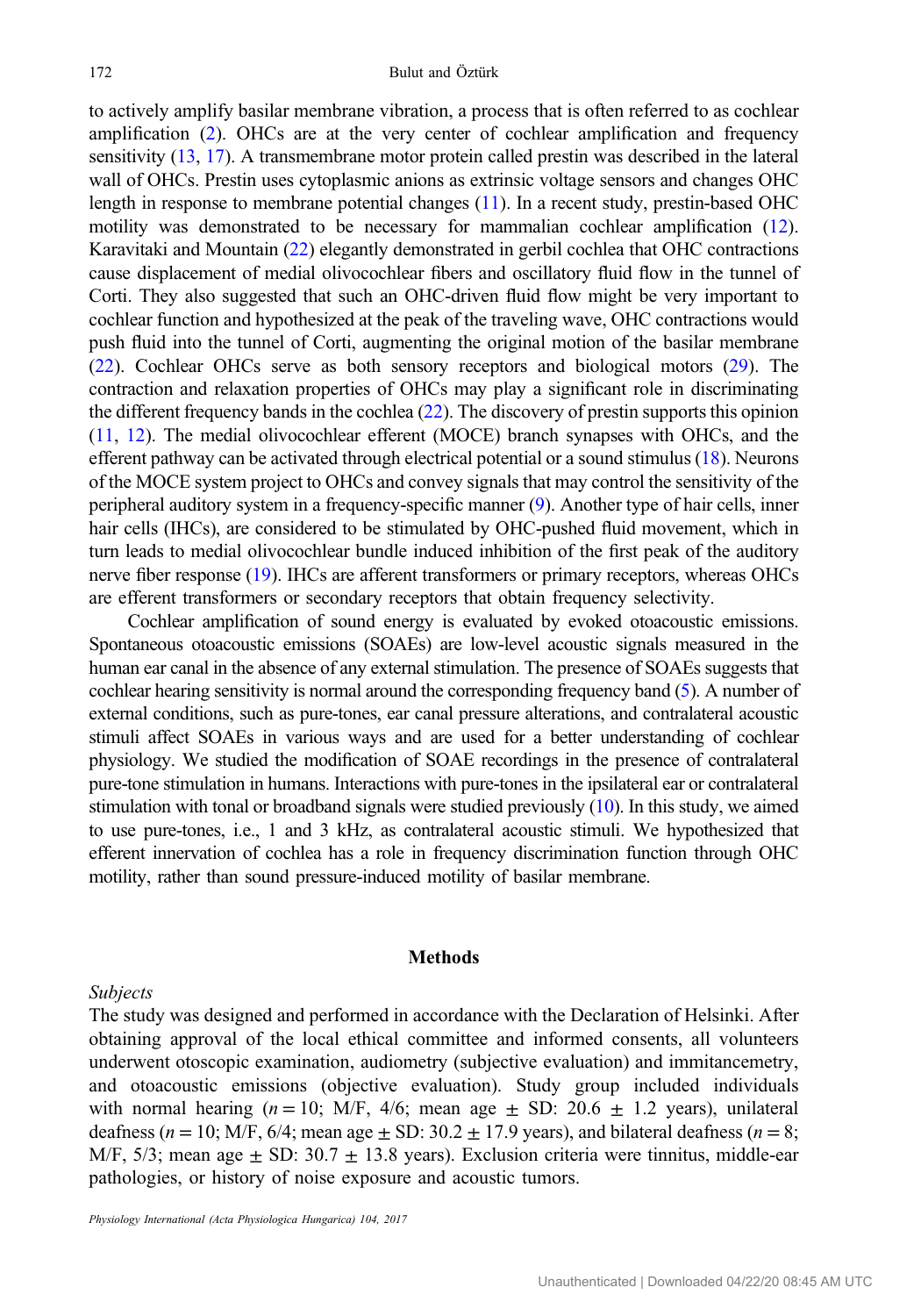#### Audiometric tests

Hearing threshold assessment and low-frequency audiometry (Interacoustic Clinical Audiometers AC-40, Denmark) were performed in a sound-isolated chamber. For high frequencies, Koss R/80 (Koss Co., USA) earphones were used, whereas for low frequencies, TDH-39 (Telephonics, USA) earphones were preferred. Airway-hearing thresholds were determined by routine audiological analyses for values between 0.5 and 8 kHz and by high frequencies of 8 and 10 kHz.

#### Immittancemetric test

Middle-ear pathologies and stapes reflexes were assessed by impedance audiometer (Interacoustic Audiometer AZ-7, Denmark) and a recording device (XYT Recorder AG-3, Denmark). The probe was set at 226 Hz and the pressure range of measurement was set at +200 to −400 daPa. Type "A" tympanograms (peak pressure: between +50 and −100 daPa) were accepted as normal.

# Transient evoked otoacoustic emission (TEOAE) recordings

TEOAE tests were performed in a soundproof room using a Capella–Madsen adult OAE probe assembly (GN Otometrics A/S Taastrup, Denmark) fitted into the ear canal. The fastscreen menu option was used. Responses to clicks were windowed at 3–20 ms after stimulus onset and averaged following 2,080 repeated responses. The used stimulus was a non-linear, 40 μs click. Clicks were presented at 80 dB sound pressure level (SPL).

## Spontaneus otoacoustic emission recordings

SOAEs were measured using Capella–Madsen adult OAE probe assembly (GN Otometrics A/S Taastrup, Denmark) fitted to the ear canal. Subjects were seated in a sound-isolated chamber. The equalized output of the system was flat  $(\pm 5$  dB) from 0.5 to 10 kHz with 12.7 Hz frequency resolution. The output from microphone was amplified. The response was subjected to spectral analysis. The SOAE sampling was based on averages of 500 accepted sweeps for the purpose of noise reduction. The grand average was calculated and the results were displayed. They were also characterized in terms of amplitude (dB SPL) and frequency (Hz). SOAEs were visually identified as narrow peaks in the frequency spectrum and through a cursor function.

# Contralateral acoustic stimulus

Contralateral acoustic stimuli (Interacoustic Diagnostic Audiometer AD-17, Denmark) were delivered through a small transducer connected to the appropriate ear canal through E-A-R Tone 3A insert earphones (Aearo Co., Indianapolis, IN, USA). Contralateral pure-tone stimulus intensities of 50 or 60 dB SPL during testing time at 1 or 3 kHz were generated by the audiometer.

#### Results

# Hearing threshold

In the control group, hearing threshold was within normal limits (i.e., below 20 dB HL) in all subjects. In the unilateral hearing loss group, hearing threshold was below 20 dB HL at the intact side, whereas it was above 120 dB HL at the affected side in all patients. In the total hearing loss group, hearing threshold was equal to or above 120 dB HL in all patients.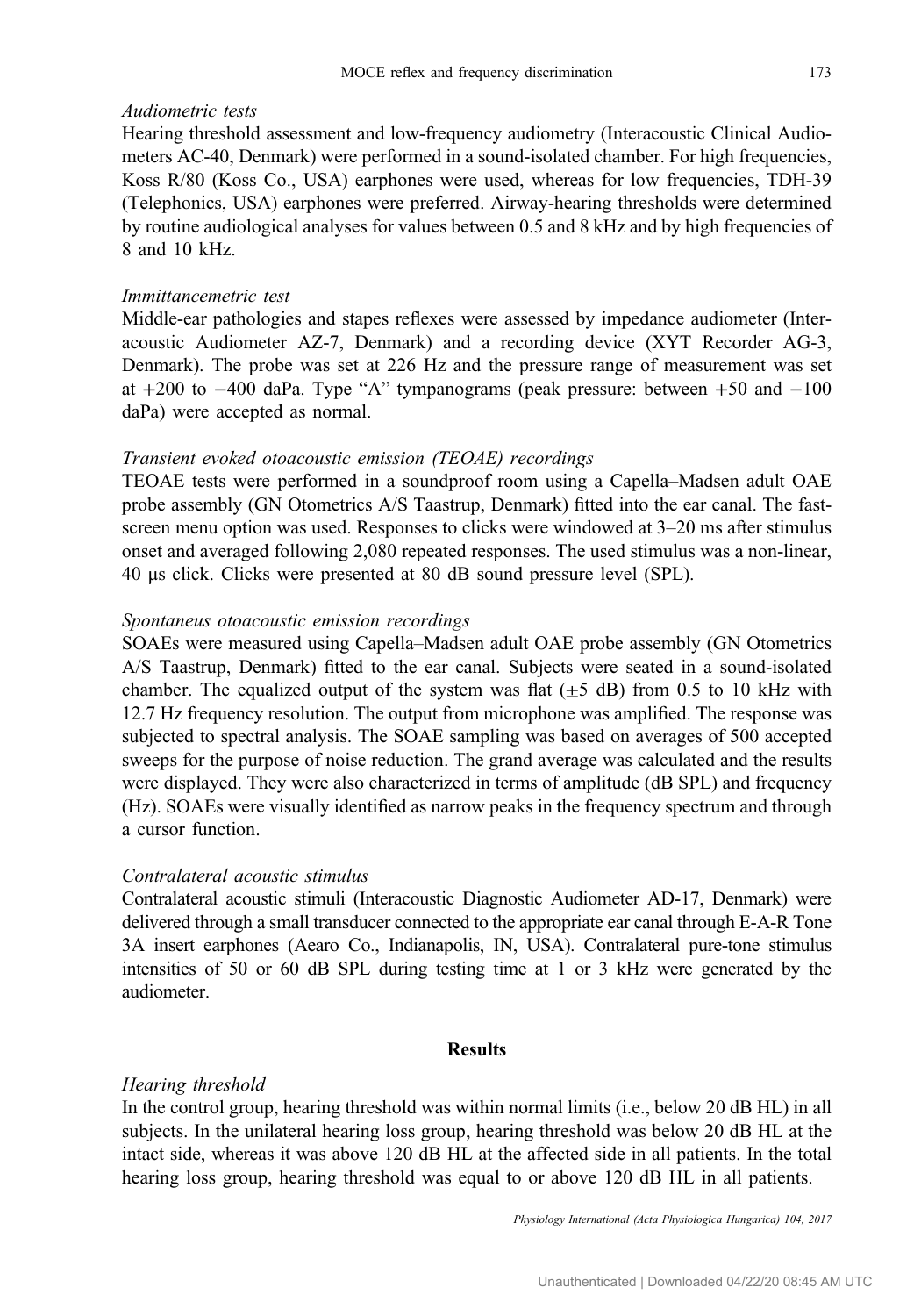# Stapes reflex threshold

In the control group, all subjects showed intact stapes reflex activation at both sides between 80 and 110 dB SPL for 1 and 3 kHz pure-tone stimuli. In the unilateral hearing loss group, stapes reflex was not generated at the affected side using ipsilateral 1 and 3 kHz pure-tone stimulation between 80 and 110 dB, whereas contralateral stimulation around 100 and 110 dB brought out stapes reflex. The stapes reflex threshold to ipsilateral 1 and 3 kHz stimuli was also elevated to 100–110 dB in the intact side of patients with unilateral hearing loss. In the total hearing loss group, ipsilateral or contralateral 1 and 3 kHz pure-tone acoustic stimuli between 80 and 110 dB SPL failed to activate stapes reflex in both ears. Stapes reflex threshold measurements are given in Supplementary Tables I–III.

# TEOAEs

To assess OHC activation, TEOAE reproducibility data were given as the mean % value between 0.75 and 4 kHz. TEOAE responses in the control group showed that all participants had average response rate above 50%, which verified that OHC activation was within physiological limits. TEOAE responses in the unilateral hearing loss group showed that these patients had average response rates above 50% in the intact side, whereas they had average response rates below 50% in the affected side. TEOAE responses in the total hearing loss group showed that all patients had average response rates below 50%, which evidenced that OHCs of both ears were not functioning. TEOAE measurements are given in Supplementary Tables IV–VI.

# SOAEs

We performed SOAE recordings under two different conditions. The first condition included routine SOAE recording as described elsewhere [\(7](#page-10-0)), whereas the second condition included presence of a contralateral pure-tone acoustic stimulus. In the control group, when pure-tone stimulus was applied contralaterally below the threshold value of the stapes reflex, the recorded ear showed frequency-specific responses. These responses were recorded at puretone frequency bands and out of the first SOAE (without contralateral stimulus) responses in Fig. [1](#page-4-0). Figure [1](#page-4-0) demonstrates a group of representative sample recordings of SOAE either in the presence or absence of contralateral pure-tone stimuli (1 and 3 kHz). Contralateral 1 kHz, 50 dB sound stimulus led to activation around the 1 kHz frequency band in SOAE. Similarly, 3 kHz, 50 dB sound stimulus led to activation around the 3 kHz frequency band. SOAE recordings either in the presence or absence of contralateral pure-tone (i.e., 1 and 3 kHz) stimuli were depicted in Fig. [2.](#page-5-0) In the absence of contralateral pure-tone stimulation, both graphics show activation around 9 kHz, which corresponds to the basal part of the cochlea. Interestingly, contralateral 1 kHz pure-tone stimulus resulted in activation mostly around 1 kHz frequency (Fig. [2A\)](#page-5-0), whereas contralateral 3 kHz pure-tone stimulus leads to an activation around 3 kHz (Fig.  $2B$ ). In the total and unilateral hearing loss groups, we failed to observe any frequency-specific activation in the presence of contralateral pure-tone stimuli (Figs [3,](#page-6-0) [4](#page-7-0), and [5](#page-8-0)). Interestingly, pure-tone acoustic stimuli applied to the intact ear did not lead to frequency-specific OHC activation in the affected side (Fig. [3\)](#page-6-0). SOAE measurements are given in Supplementary Tables VII–IX.

#### **Discussion**

The main and novel finding of this study is that OHCs showed frequency-specific activity in the presence of pure-tone contralateral acoustic stimuli. OHCs may elongate and shorten in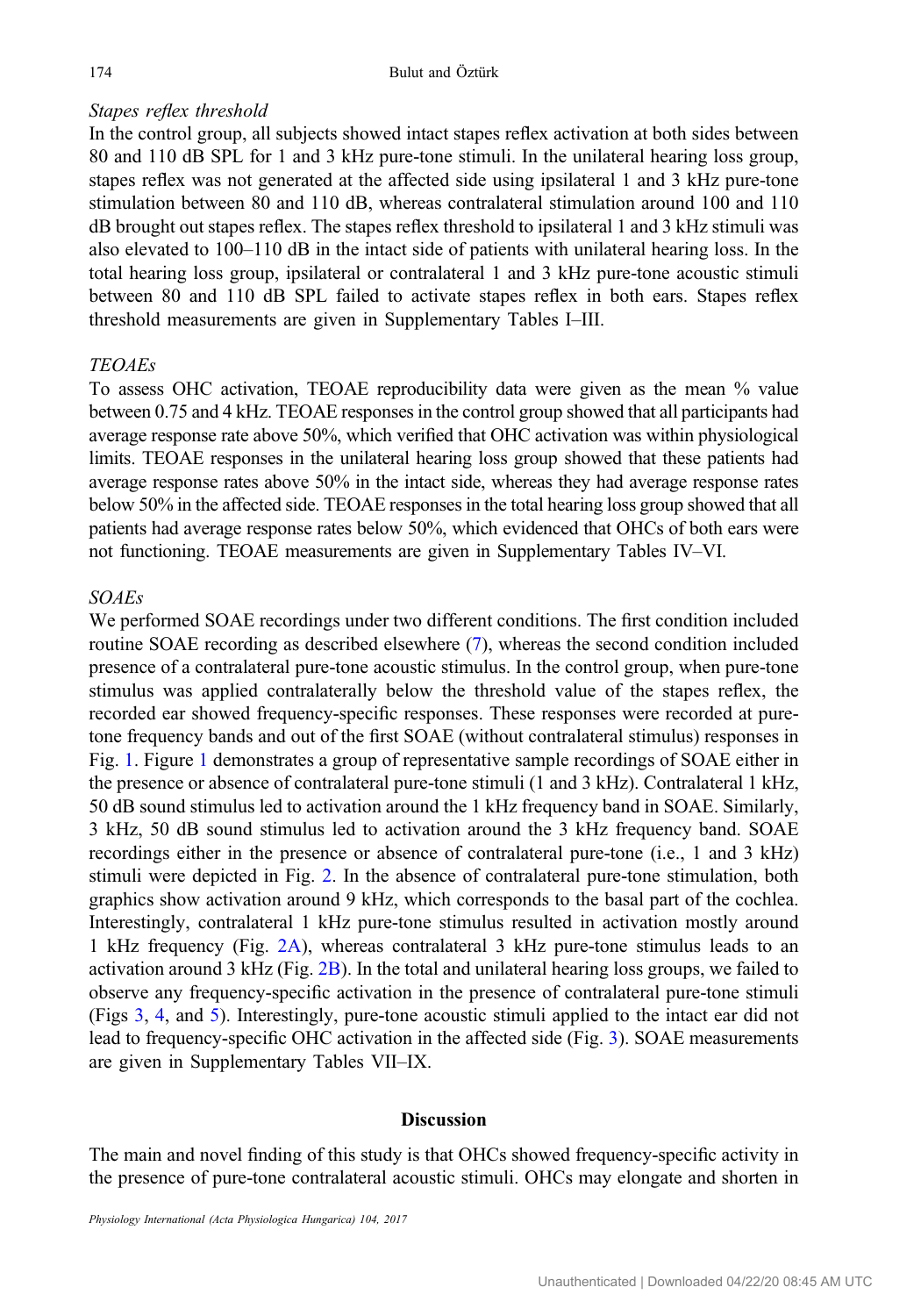<span id="page-4-0"></span>

Fig. 1. Representative sample recordings of (A) SOAE right ear, (B) SOAE left ear, and (C and D) SOAE in the presence of contralateral pure-tone stimuli (1 and 3 kHz, respectively)

response to intracellular potential changes and these properties of OHCs are responsible for amplification of vibrations induced by a sound stimulus [\(2](#page-9-0), [26](#page-10-0)). Active, non-linear mechanical processes present within the cochlea, interfered by the existence of OAE, stimulated further research into the function of the OHCs. The OHCs, with their efferent innervation, became the focus of attention for the source of mechanical energy. Isolated single OHCs have been demonstrated to contract as a result of electrical stimulation and altering the ionic environment of the bathing solution ([4\)](#page-10-0). Fast changes in OHC shape result from ATPindependent cellular electromotility ([15\)](#page-10-0) based on the activity of motor membrane protein prestin ([33\)](#page-11-0). Prestin is a direct electromechanical transducer providing the force required for cochlear amplification [\(12](#page-10-0)). The contraction and relaxation properties of OHCs may play a significant role in discriminating the different frequency bands in the cochlea [\(22](#page-10-0)). MOCE branch synapses with OHCs, and the efferent pathway can be activated through electricity or a sound stimulus [\(18](#page-10-0)). The activation of these medial efferents can change OHC motile responses ([9\)](#page-10-0) and convert signals that are capable of controlling the sensitivity of the peripheral hearing system in a frequency-specific manner [\(18](#page-10-0)). IHCs, on the other hand, convey auditory information to the brain ([11\)](#page-10-0). It had been well established that the IHCs were detectors of movement in the organ of Corti, directly stimulating the auditory nerve [\(5](#page-10-0)). The IHCs are therefore considered to be primary "sensory" cells of the cochlea, whereas OHCs are termed "effectors," applying a mechanical input to basilar membrane motion. Terminals of olivocochlear bundle innervate OHCs and form a feedback system, which can modulate the gain of the cochlear amplifier ([29\)](#page-10-0). This suggested us that a frequency-specific reflex arc with its anatomical connections may exist between IHCs and OHCs. OHCs are targets of efferent innervation originating from the brainstem and activation of OHCs results in elevation of hearing threshold, i.e., a decrease in the systems' sensitivity. The main neurotransmitter of this efferent system is acetylcholine ([15,](#page-10-0) [18](#page-10-0)). Isolated OHC recording

Physiology International (Acta Physiologica Hungarica) 104, 2017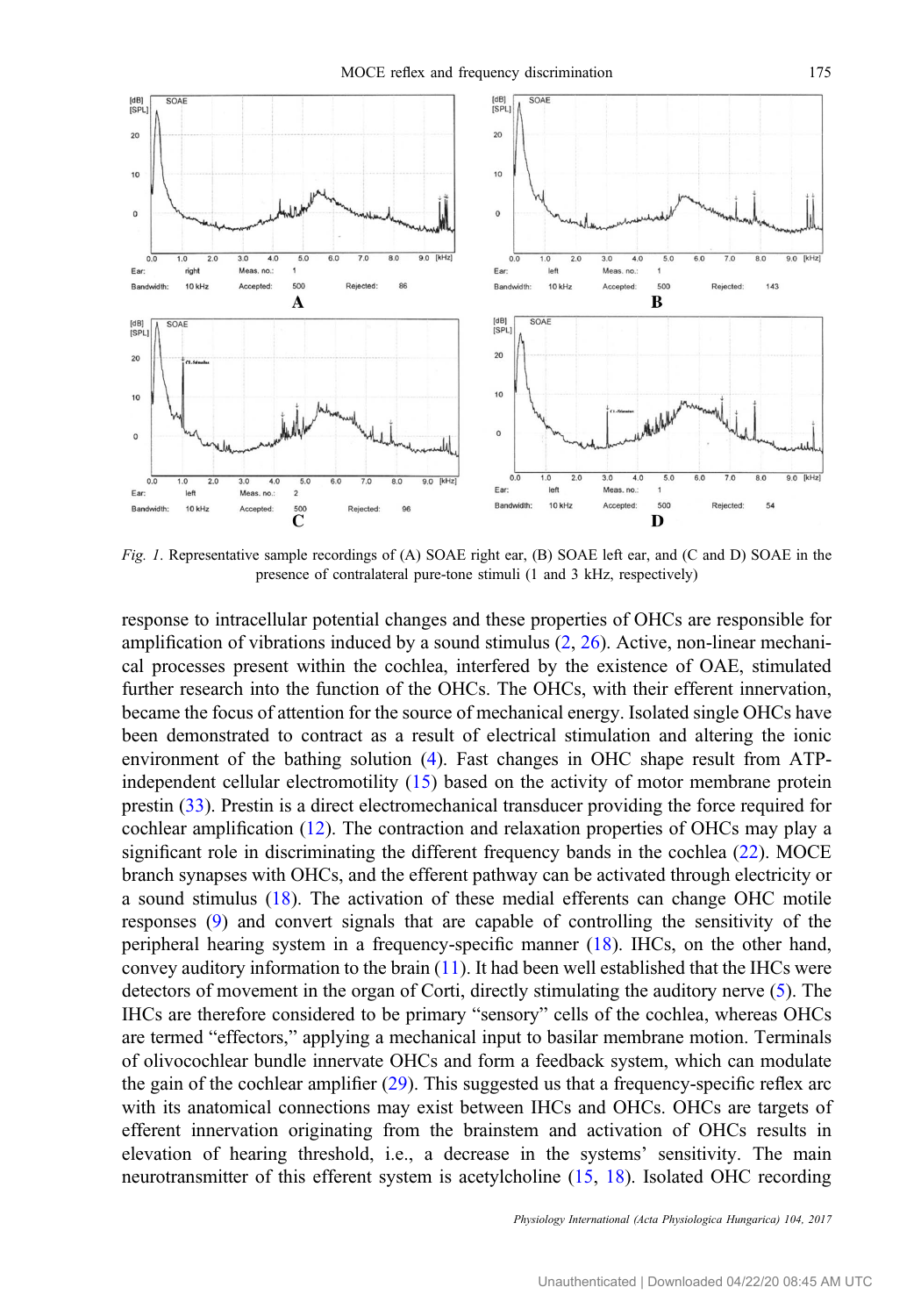<span id="page-5-0"></span>

Fig. 2. SOAE recordings either in the presence or absence of a contralateral pure-tone [i.e., (A) 1 and (B) 3 kHz] stimulus (normal hearing). In the absence of contralateral pure-tone stimulation, both graphics show an activation around 9 kHz that corresponds to basal part of the cochlea. Interestingly, (A) contralateral 1 kHz puretone stimulus resulted in an activation mostly around 1 kHz frequency, whereas (B) contralateral 3 kHz pure-tone stimulus led to an activation around 3 kHz

studies have provided functional evidence for cholinergic receptors localized around the base of the cell where the efferent synapses are located [\(27](#page-10-0), [31\)](#page-11-0). The olivocochlear bundle or the auditory efferent system originates in the brainstem and projects to the inner ear. Although the anatomy and physiology of the efferents are relatively well known, their functional roles in auditory perception remain to be elucidated [\(31](#page-11-0)). Initially, OHCs and IHCs were thought to differ in shape and number but to have similar functions. Studies on the sensory and supporting cells and on the innervation revealed that these two cell types differ dramatically. IHCs show primarily afferent innervation, whereas OHCs show efferent innervation. Olivocochlear bundle medial efferent branch makes synapses with OHCs and can be activated through electrical and sound stimuli  $(5, 10)$  $(5, 10)$  $(5, 10)$ . Efferent innervation of OHCs seems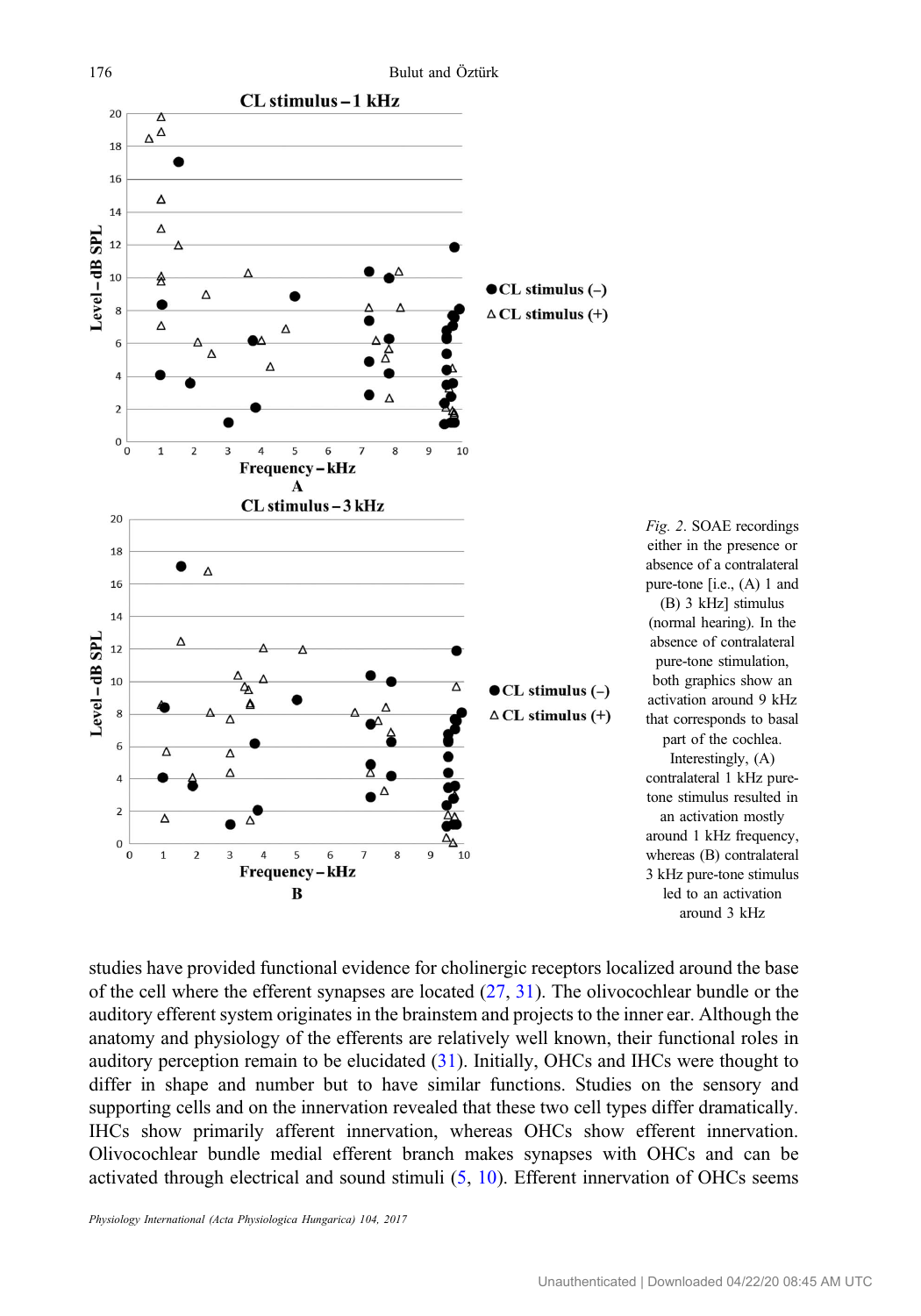<span id="page-6-0"></span>

to modify the mechanical properties of the organ of Corti and basilar membrane  $(9, 27)$  $(9, 27)$  $(9, 27)$  $(9, 27)$ . This modification found in the organ of Corti is necessary for motion amplification at low SPLs [\(30](#page-10-0)). At different SPLs, basilar membrane vibrates in different frequency levels. At 30 dB SPLs, peak reticular lamina movements are twofold larger than those of the basilar membrane, a difference that becomes smaller as the stimulus level increases in the living cochlea. OHC motility is absent in postmortem period, which lacks cochlear amplification, and there is no phase or amplitude difference between the reticular lamina and basilar membrane in the postmortem period  $(32)$  $(32)$ .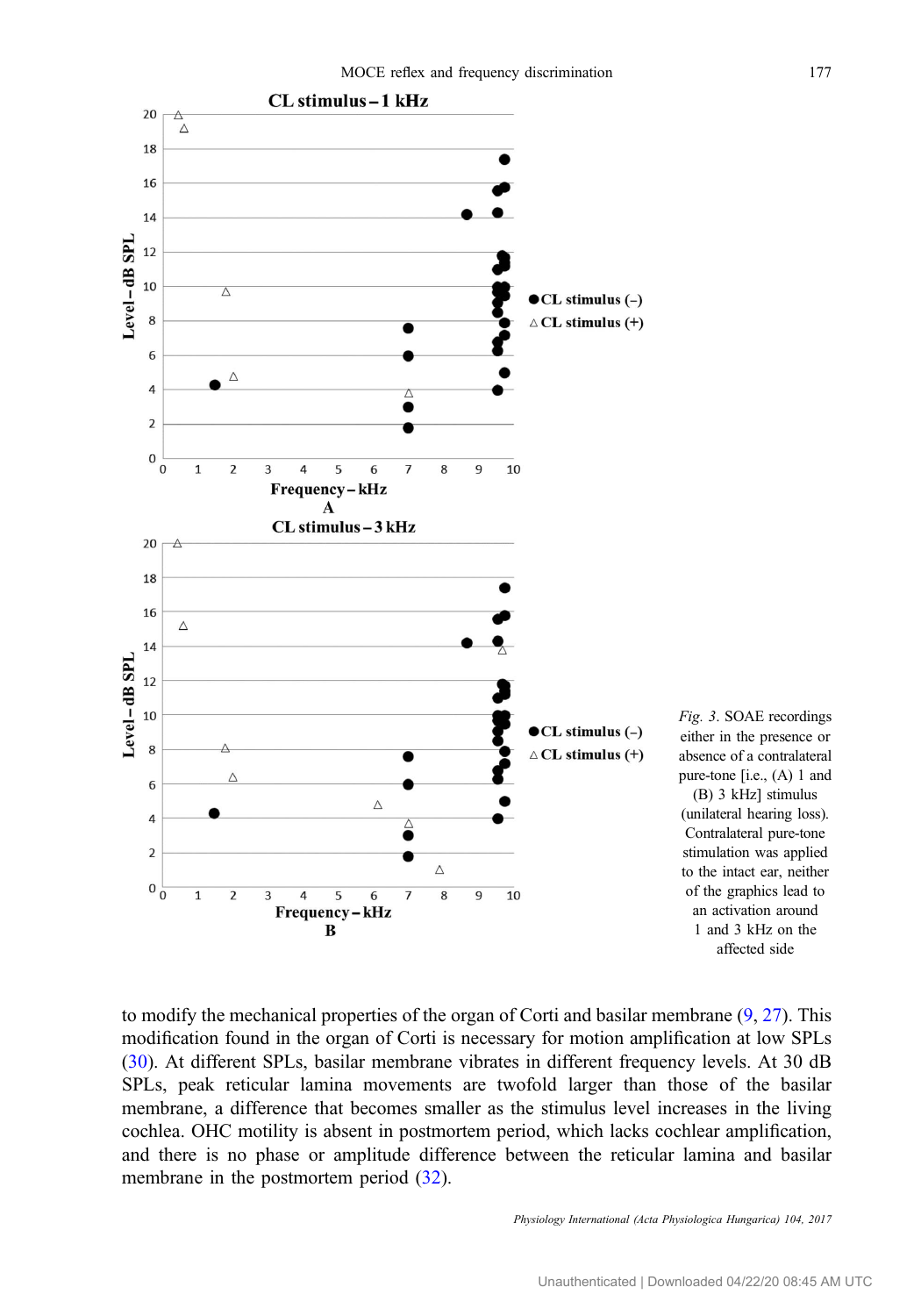<span id="page-7-0"></span>

Fig. 4. SOAE recordings either in the presence or absence of a contralateral pure-tone [i.e., (A) 1 and (B) 3 kHz] stimulus (unilateral hearing loss). Contralateral pure-tone stimulation was applied to affected side, both graphics did not lead to an activation around 1 and 3 kHz in the intact ear

Pure-tone-induced frequency-specific activation in SOAE suggested a neural information transfer from one ear to the other. Furthermore, frequency discrimination may not be the result of basilar membrane vibrations, it may rather occur through a reflex pathway. In this study, we tried to obtain evidence for components of this hypothetic reflex arc: IHC as the receptive organ, connection from IHCs to superior olivary complex as the afferent way, synaptic connections in superior olivary complex as the center of reflex, connection from superior olivary complex to OHCs as the efferent way, and OHCs as the effector organs [\(6](#page-10-0)). This reflex activation occurs in all cochlear segments and uses IHCs, OHCs and the anatomic connections between them. Olivocochlear neural activation may play a key role in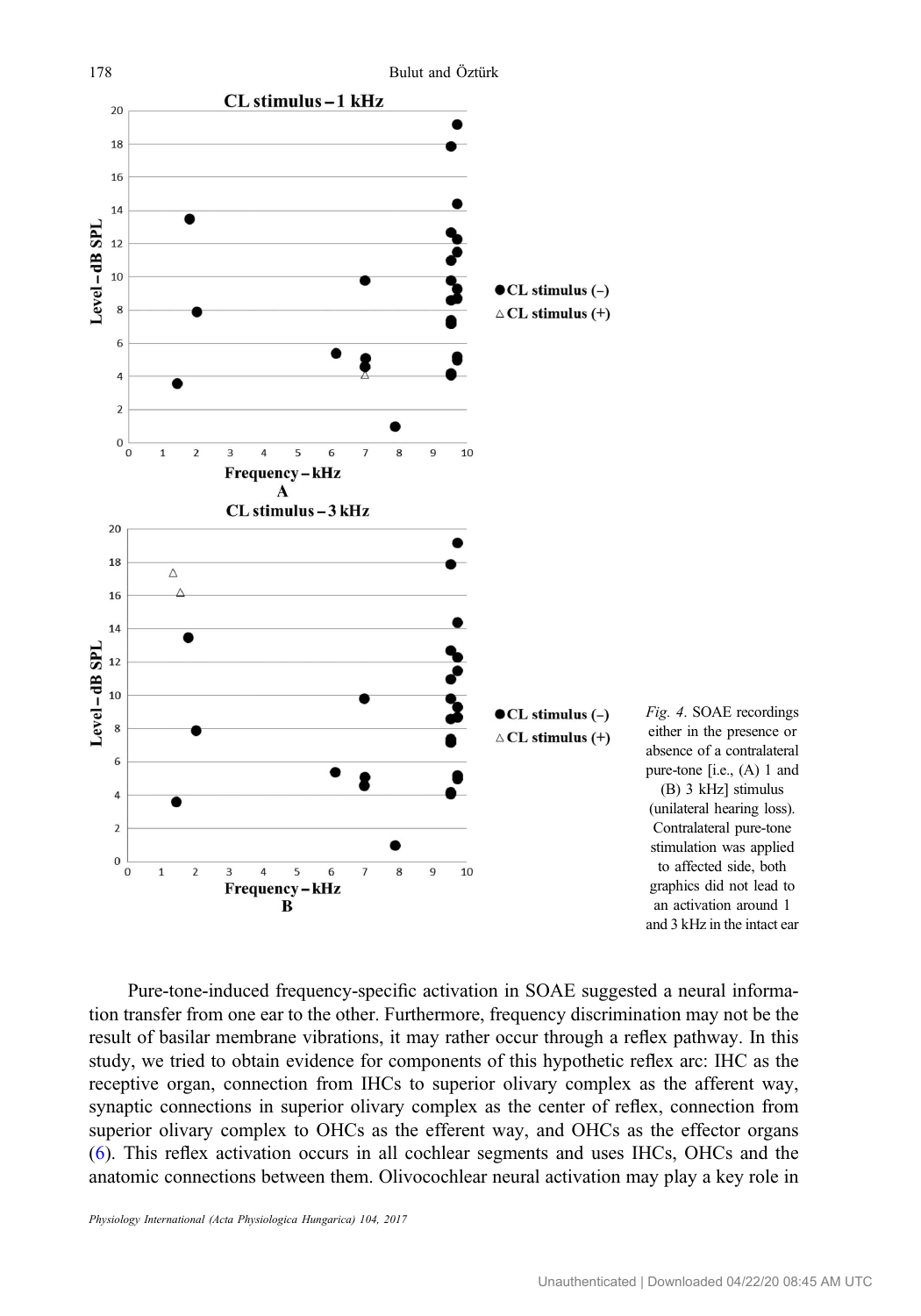<span id="page-8-0"></span>

this frequency discrimination with OHCs. Frequency-specific responses of OHCs suggest that the frequency information was received by the contralateral ear and then sent to the opposite ear. Therefore, OHCs in the ear that we recorded by SOAEs showed contractions in accordance with frequency information. Therefore, while initial SOAE recordings were around the frequency band of 9 kHz, they showed activity around the frequency band of corresponding stimuli in the presence of a contralateral pure-tone stimulus. We recorded OHC activity around 1 kHz, when the pure-tone stimulus was 1 kHz, and we recorded OHC activity around 3 kHz, when the pure-tone stimulus was 3 kHz. Previous studies demonstrated that contralateral sound suppressed both transiently evoked emissions ([8\)](#page-10-0) and distortion product emissions [\(23](#page-10-0)) in awake, human subjects. This suppression in response

Physiology International (Acta Physiologica Hungarica) 104, 2017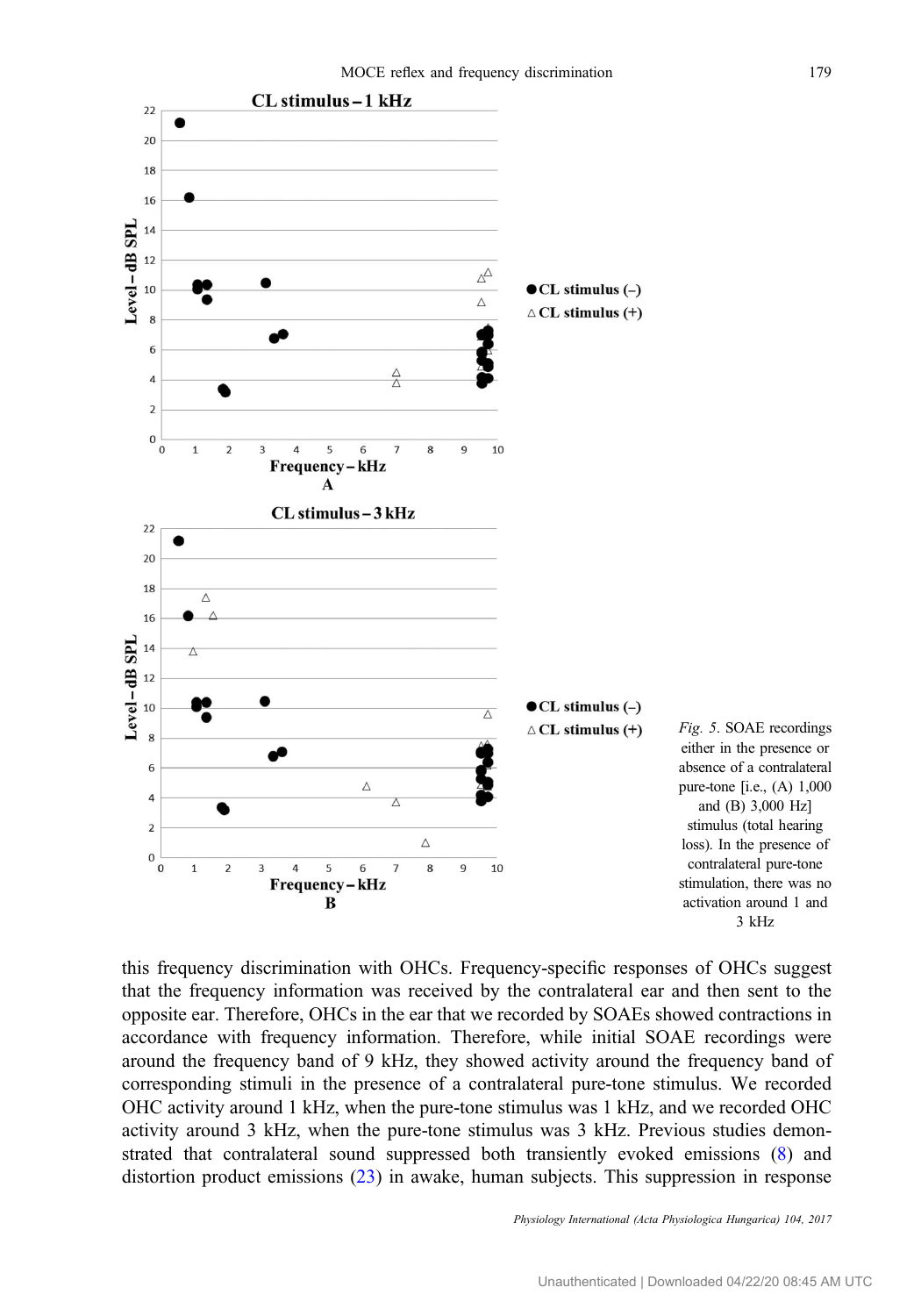<span id="page-9-0"></span>implies that the medial olivocochlear neurons alter the activity of the OHCs in such a way as to reduce the production of otoacoustic emissions. Recent studies of Berezina-Greene and Guinan ([3\)](#page-10-0) demonstrated that electrical excitation of MOCE fibers most often decreases stimulus-frequency otoacoustic emissions (SFOAEs), while it sometimes enhances SFOAEs in the frequency regions that are away from response dips. We demonstrated a suppression in the amplitude of spontaneous activity around 9 kHz, besides that activity, we also recorded frequency-specific activation, which was dependent on the frequency of contralateral puretone stimuli. The most noticeable changes in SOAEs are frequency shifts upward by 2–20 Hz. It is widely believed that such changes occur as a result of stimulation of the crossed efferent pathways, which synapse directly on the OHCs [\(18](#page-10-0)). By using pure-tones and obtaining activations at the same frequency bands, we obtained strong evidence for such a crossed efferent pathway conveyance.

These frequency-specific responses were not due to the activation of an acoustic reflex arc, as the stimulus intensity was quite below the acoustic reflex threshold. Furthermore, in a previous study, Mott et al. [\(25](#page-10-0)) demonstrated that similar changes evoked by a contralateral tonal stimulus were not due to acoustic reflex activation. They measured contralateral acoustic reflex thresholds (CART) and observed longer latencies for supra-CART levels than for sub-CART levels; SOAE frequency and amplitude shifts observed during reflex activation conditions were larger than those observed during non-reflex conditions, and finally they measured reflex decay at 4,000 Hz and found that the reflex decayed 50% within 7 s and 100% within 20 s. However, under prolonged contralateral acoustic stimulus conditions SOAE frequency was elevated for the entire 4 min of the stimulation period. In another study, sub-CART stimuli lead to the suppression of distortion product autoacoustic emission responses without activating an acoustic reflex and signal crossover ([28\)](#page-10-0). In this study, unilateral and bilateral hearing loss groups failed to show frequency-specific activation in SOAE, which provided another evidence for neural transfer of frequency information from one ear to the other. Otherwise, frequency-specific activity would be present in these groups.

In conclusion, a fast reflex-type pathway, not involving the higher centers of the brain, has already been suggested to be implicated in the suppression of transient emissions, by the onset of contralateral suppression taking around 20 ms to occur [\(20](#page-10-0)). Althen et al. (1) demonstrated in gerbil cochlea that frequency-specific regulation of the cochlear amplifier was mediated by MOCEs that were activated by contralateral acoustics stimulus. Recently, Lamas et al. [\(24\)](#page-10-0) demonstrated that acoustic input and efferent activity regulate the expression of prestin at both transcriptional and post transcriptional levels. Another study showed that the OHC-type II spiral ganglion neurons drive the MOCE reflex-mediated control of the cochlear amplifier ([16](#page-10-0)).

We obtained further evidence for such a neural pathway that conveys frequency information to the contralateral ear and evoke frequency-specific activation in the OHCs in the presence of contralateral pure-tone stimuli. We also suggest that frequency discrimination in all cochlear segments is a function of OHC electromotility stemming from efferent innervation.

#### **REFERENCES**

- 1. Althen H, Wittekindt A, Gaese B, Kössl M, Abel C: Effect of contralateral pure tone stimulation on distortion emissions suggests a frequency-specific functioning of the efferent cochlear control. J. Neurophysiol. 107, 1962– 1969 (2012)
- 2. Ashmore JF, Mammano F: Can you still see the cochlea for the molecules? Curr. Opin. Neurobiol. 11, 449–454 (2001)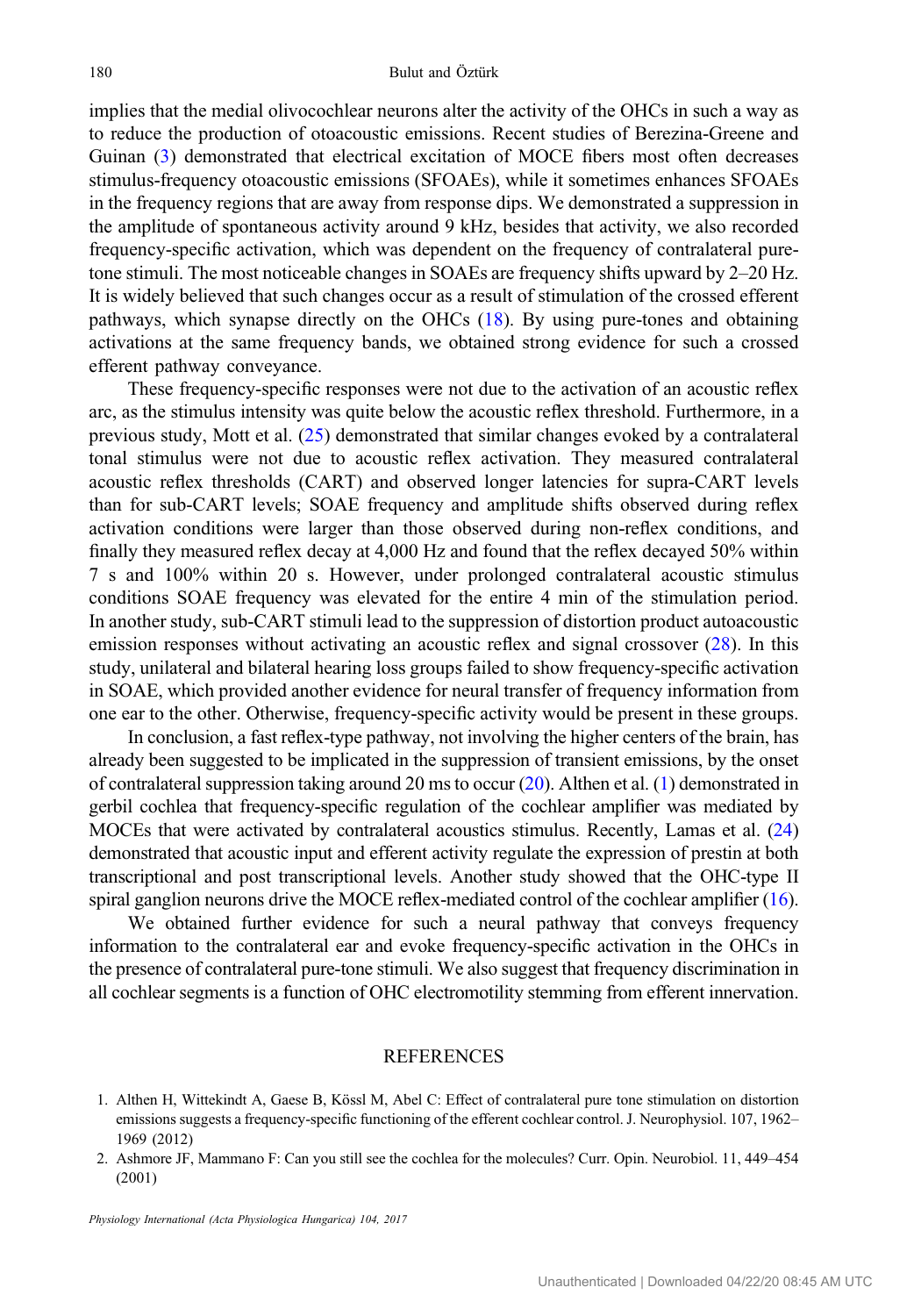- <span id="page-10-0"></span>3. Berezina-Greene MA, Guinan JJ Jr: Electrically evoked medial olivocochlear efferent effects on stimulus frequency otoacoustic emissions in guinea pigs. J. Assoc. Res. Otolaryngol. 18(1), 153–163 (2017)
- 4. Bray PJ (1989): Clicked evoked otoacoustic emissions and the development of a clinical otoacoustic hearing test instrument. PhD dissertation, London University, London, UK
- 5. Bright KE (2002): Spontaneous otoacoustic emissions. In: Otoacoustics Emissions: Clinical Applications (2nd ed.), eds Robinette MS, Glattke TJ, Thieme Medical Press, New York, pp. 77–94
- 6. Bulut E, Öztürk L (2006): The effect of basilar membrane on outer hair cells in frequency discrimination of the organ of Corti: a new hypothesis. In: Abstract Book of 32th National Congress of Turkish Society for Physiological Sciences, Denizli, Turkey, p. 82
- 7. Bulut E, Uzun C, Öztürk L, Turan P, Kanter M, Arbak S: A new hypothesis on the frequency discrimination of the cochlea. J. Int. Adv. Otol. (in press). doi[:10.5152/iao.2017.2027](http://dx.doi.org/10.5152/iao.2017.2027)
- 8. Collet L, Kemp DT, Veuillet E, Duclaux R, Moulin A, Morgon A: Effect of contralateral auditory stimuli on active cochlear micro-mechanical properties in human subjects. Hear. Res. 43, 251–262 (1990)
- 9. Cooper NP, Guinan JJ Jr: Efferent-mediated control of basilar membrane motion. J. Physiol. 576, 49–54 (2006)
- 10. Costa DL, Chibois A, Erre JP, Blanchet C, Charlet RS, Aran JM: Fast, slow, and steady-state effects of contralateral acoustic activation of the medial olivocochlear efferent system in awake guinea pigs: action of gentamicin. J. Neurophysiol. 78, 1826–1836 (1997)
- 11. Dallos P, Falkler B: Prestin, a new type of motor protein. Nat. Rev. Mol. Cell Biol. 3, 104–111 (2002)
- 12. Dallos P, Wu X, Cheatham MA, Gao J, Zheng J, Anderson CT, Jia S, Wang X, Cheng WH, Sengupta S, He DZ, Zuo J: Prestin-based outer hair cell motility is necessary for mammalian cochlear amplification. Neuron 58, 333–339 (2008)
- 13. Dong W, Olson ES: Detection of cochlear amplification and its activation. Biophys. J. 105, 1067–1078 (2013)
- 14. Friedman T, Battey J, Kachar B, Riazuddin S, Noben-Trauth K, Griffith A, Wilcox E: Modifier genes of hereditary hearing loss. Curr. Opin. Neurobiol. 10, 487–493 (2000)
- 15. Frolenkov GI, Mammano F, Kachar B: Regulation of outer hair cell cytoskeletal stiffness by intracellular Ca<sup>2+</sup>: underlying mechanism and implications for cochlear mechanics. Cell Calcium 33, 185–195 (2003)
- 16. Froud KE, Wong AC, Cederholm JM, Klugmann M, Sandow SL, Julien JP, Ryan AF, Housley GD: Type II spiral ganglion afferent neurons drive medial olivocochlear reflex suppression of the cochlear amplifier. Nat. Commun. 6, 7115–7118 (2015)
- 17. Gao SS, Wang R, Raphael PD, Moayedi Y, Groves AK, Zuo J, Applegate BE, Oghalai JS: Vibration of the organ of Corti within the cochlear apex in mice. J. Neurophysiol. 112(5), 1192–1204 (2014)
- 18. Guinan JJ Jr: Olivocochlear efferents: anatomy, physiology, function, and the measurement of efferent effects in humans. Ear Hear. 27(6), 589–607 (2006)
- 19. Guinan JJ Jr, Lin T, Cheng H: Medial-olivocochlear efferent inhibition of the first peak of auditory-nerve responses: evidence for a new motion within the cochlea. J. Acoust. Soc. Am. 118, 2421–2433 (2005)
- 20. Hill JC, Prasher DK, Luxon LM: Evidence for efferent effects on auditory afferent activity, and their functional relevance. Clin. Otolaryngol. 22, 394–402 (1997)
- 21. Kachar B, Brownell R, Altschuler R, Fex J: Electrokinetic shape changes of cochlear outer hair cells. Nature 322, 365–368 (1986)
- 22. Karavitaki KD, Mountain DC: Evidence for outer hair cell driven oscillatory fluid flow in the tunnel of Corti. Biophys. J. 92, 3284–3293 (2007)
- 23. Kujawa SG, Glattke TJ, Fallon M, Bobbin RP: Contralateral sound suppresses distortion product otoacoustic emissions through cholinergic mechanisms. Hear. Res. 68, 97–106 (1993)
- 24. Lamas V, Arévalo JC, Juiz JM, Merchán MA: Acoustic input and efferent activity regulate the expression of molecules involved in cochlear micromechanics. Front. Syst. Neurosci. 8, 253 (2015)
- 25. Mott JB, Norton SJ, Neely ST, Warr WB: Changes in spontaneous otoacoustic emissions produced by acoustic stimulation of the contralateral ear. Hear. Res. 38, 229–242 (1989)
- 26. Robles L, Ruggero MA: Mechanics of the mammalian cochlea. Physiol. Rev. 81, 1305–1352 (2001)
- 27. Slepeckly NB (1996): The cochlear structure. In: The Cochlea, eds Dallos P, Popper AN, Fay RR, Springer, New York, pp. 44–130
- 28. Sun XM: Contralateral suppression of distortion product otoacoustic emissions and the middle-ear muscle reflex in human ears. Hear. Res. 237, 66–75 (2008)
- 29. Thiers FA, Nadol JB, Liberman MC: Reciprocal synapses between outer hair cells and their afferent terminals: evidence for a local neural network in the mammalian cochlea. J. Assoc. Res. Otolaryngol. 9(4), 477–489 (2008)
- 30. Zagadou BF, Mountain DC: Analysis of the cochlear amplifier fluid pump hypothesis. JARO 13, 185–197 (2012)

Physiology International (Acta Physiologica Hungarica) 104, 2017